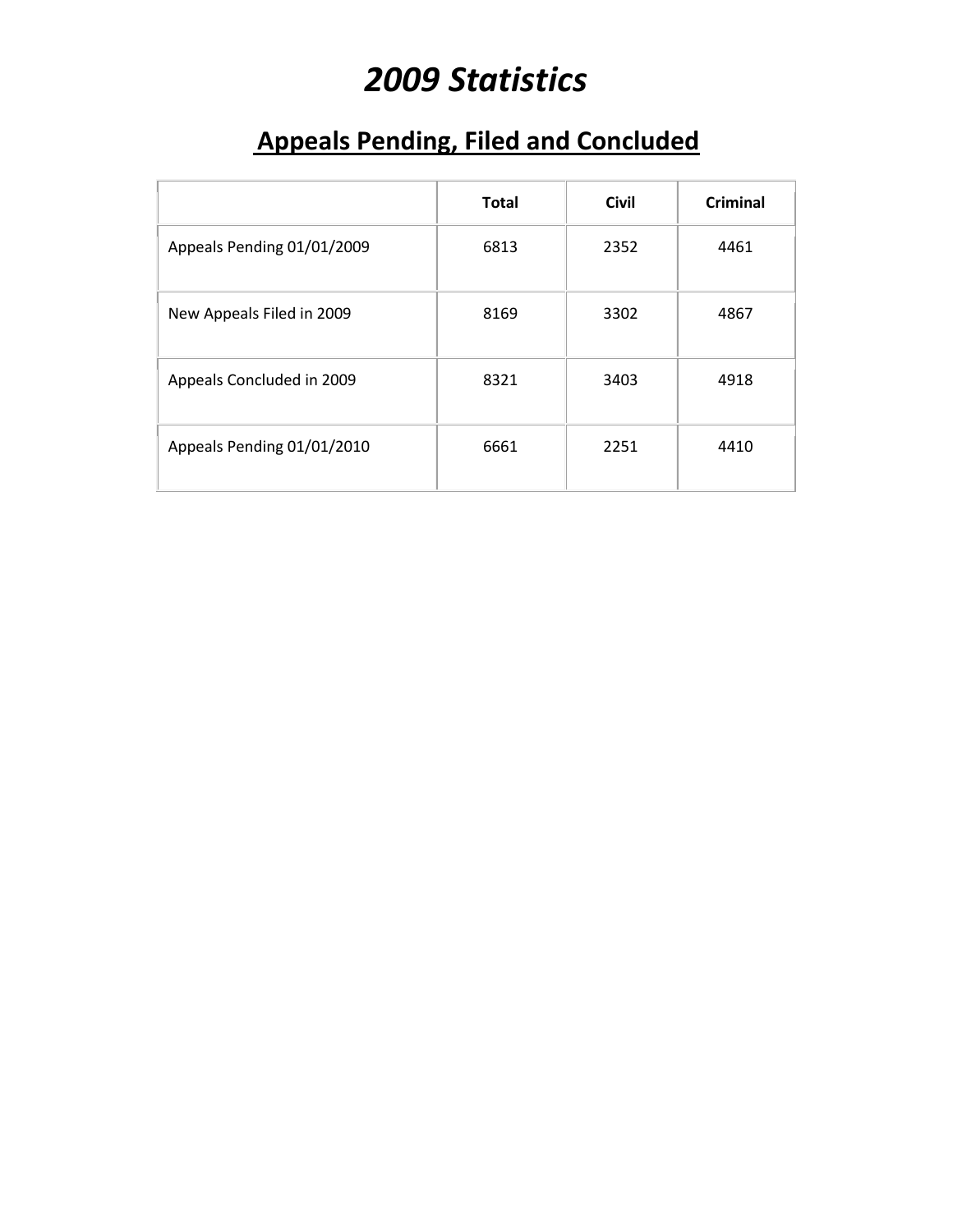# **Appeals by County of Origin**

| Adams           | 39  | Lackawanna     | 130      |
|-----------------|-----|----------------|----------|
| Allegheny       | 785 | Lancaster      | 220      |
| Armstrong       | 27  | Lawrence       | 50       |
| Beaver          | 47  | Lebanon        | 99       |
| Bedford         | 37  | Lehigh         | 223      |
| <b>Berks</b>    | 281 | Luzerne        | 195      |
| Blair           | 72  | Lycoming       | 94       |
| <b>Bradford</b> | 46  | McKean         | 13       |
| <b>Bucks</b>    | 244 | Mercer         | 38       |
| <b>Butler</b>   | 76  | Mifflin        | 19       |
| Cambria         | 58  | Monroe         | 98       |
| Cameron         | 3   | Montgomery     | 302      |
| Carbon          | 32  | Montour        | $\prime$ |
| Centre          | 82  | Northampton    | 121      |
| Chester         | 204 | Northumberland | 30       |
| Clarion         | 29  | Perry          | 25       |
| Clearfield      | 52  | Philadelphia   | 2068     |
| Clinton         | 31  | Pike           | 60       |
| Columbia        | 23  | Potter         | 11       |
| Crawford        | 67  | Schuylkill     | 87       |
| Cumberland      | 90  | Snyder         | 22       |
| Dauphin         | 252 | Somerset       | 33       |
| Delaware        | 342 | Sullivan       | 3        |
| Elk             | 9   | Susquehanna    | 16       |
| Erie            | 259 | Tioga          | 13       |
| Fayette         | 99  | Union          | 21       |
| Forest          | 5   | Venango        | 71       |
| Franklin        | 57  | Warren         | 11       |
| Fulton          | 14  | Washington     | 151      |
| Greene          | 28  | Wayne          | 62       |
| Huntingdon      | 14  | Westmoreland   | 112      |
| Indiana         | 38  | Wyoming        | 18       |
| Jefferson       | 29  | York           | 268      |
| Juniata         | 7   | <b>TOTAL</b>   | 8169     |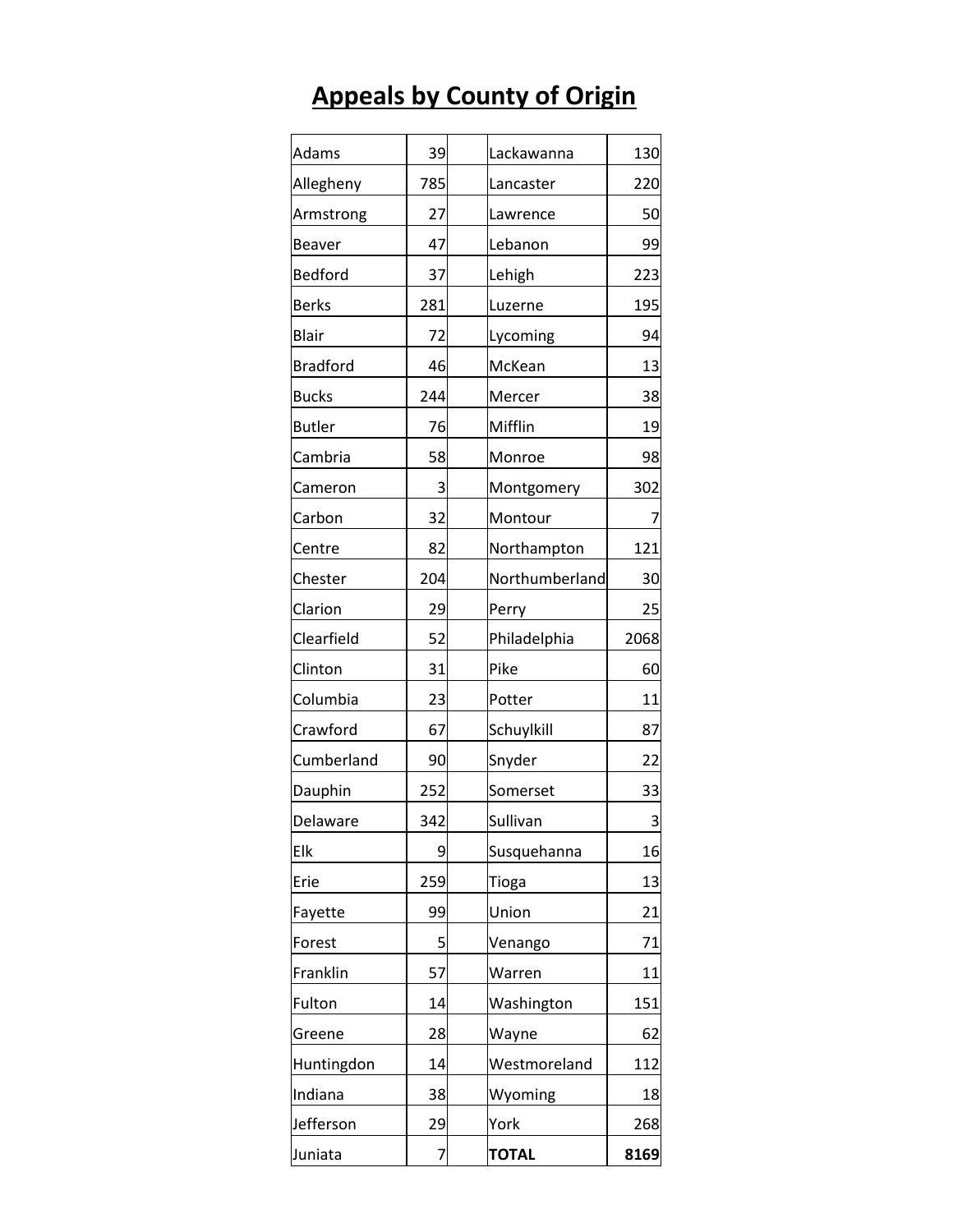### **Appeals by Type of Case**

| Adoption                               | 43             | <b>Involuntary Deviate Sexual Conduct</b>         | 83          |
|----------------------------------------|----------------|---------------------------------------------------|-------------|
| <b>Aggravated Assault</b>              | 354            | <b>Involuntary Termination of Parental Rights</b> | 198         |
| <b>Aggravated Indecent Assault</b>     | 43             | Mechanic's Lien                                   | 23          |
| Arbitration                            | 31             | <b>Medical Malpractice</b>                        | 47          |
| Arson                                  | 25             | Mortgage Foreclosure                              | 83          |
| Assumpsit                              | 93             | Motor Vehicle Accident                            | 42          |
| <b>Attempted Murder</b>                | 42             | <b>Motor Vehicle Violation</b>                    | 21          |
| <b>Burglary</b>                        | 188            | Murder                                            | 193         |
| <b>Child Support</b>                   | 152            | Murder 1                                          | 166         |
| <b>Children's Fast Track</b>           | 60             | Murder <sub>2</sub>                               | 28          |
| Civil Action Law                       | 927            | Murder 3                                          | 68          |
| Confession of Judgement                | 30             | <b>Possession of Firearms</b>                     | 54          |
| Contract                               | 92             | Possession with Intend to Deliver                 | 331         |
| <b>Controlled Substance</b>            | 548            | Premises Liability - Slip/Fall                    | 27          |
| <b>Corruption of Minors</b>            | 48             | <b>Protection from Abuse</b>                      | 64          |
| Criminal                               | 217            | Rape                                              | 202         |
| <b>Criminal Attempt</b>                | 110            | <b>Receiving Stolen Property</b>                  | 39          |
| <b>Criminal Conspiracy</b>             | 129            | Recklessly Endanger Another Person                | 27          |
| <b>Criminal Contempt</b>               | 24             | Robbery                                           | 333         |
| <b>Criminal Trespass</b>               | 23             | Simple Assault                                    | 105         |
| Custody/Visitation                     | 221            | <b>Spousal Support</b>                            | 29          |
| Declaratory Judgment                   | 83             | <b>Summary Offense/Conviction</b>                 |             |
| Dependency                             | 178            | <b>Termination of Parental Rights</b>             | 115         |
| <b>Disorderly Conduct</b>              | 40             | <b>Terroristic Threats</b>                        | 54          |
| Divorce                                | 212            | Theft                                             | 130         |
| <b>Domestic Relations Contempt</b>     | 22             | Theft by Deception                                | 0           |
| Driving Under the Influence            | 253            | Theft by Unlawful Taking                          | 47          |
| Ejectment                              | 33             | Tort                                              | $\mathbf 0$ |
| <b>Endangering Welfare of Children</b> | $\overline{0}$ | <b>Trespass</b>                                   | 112         |
| Equity                                 | 89             | <b>Uniform Firearms Act</b>                       | 143         |
| Escape                                 | 20             | <b>Vehicle Violation</b>                          |             |
| Estate/Probate/Wills/Intestate         | 124            | Violation of Probation/Parole                     | 42          |
| Forgery                                | 43             | *Other *Includes appeals originally               | 366         |
| <b>Habeas Corpus</b>                   | $\mathbf 0$    | as "other" as well as appeals originally          |             |
| Harassment                             | 67             | classified in categories with fewer than          |             |
| Homicide                               | 158            | 20 appeals filed in 2009.                         |             |
| <b>Indecent Assault</b>                | 83             | <b>TOTAL</b>                                      | 8169        |

*\* Includes appeals originally classified as "other" as well as appeals originally classified in categories with fewer than 20 appeals filed in 2006.*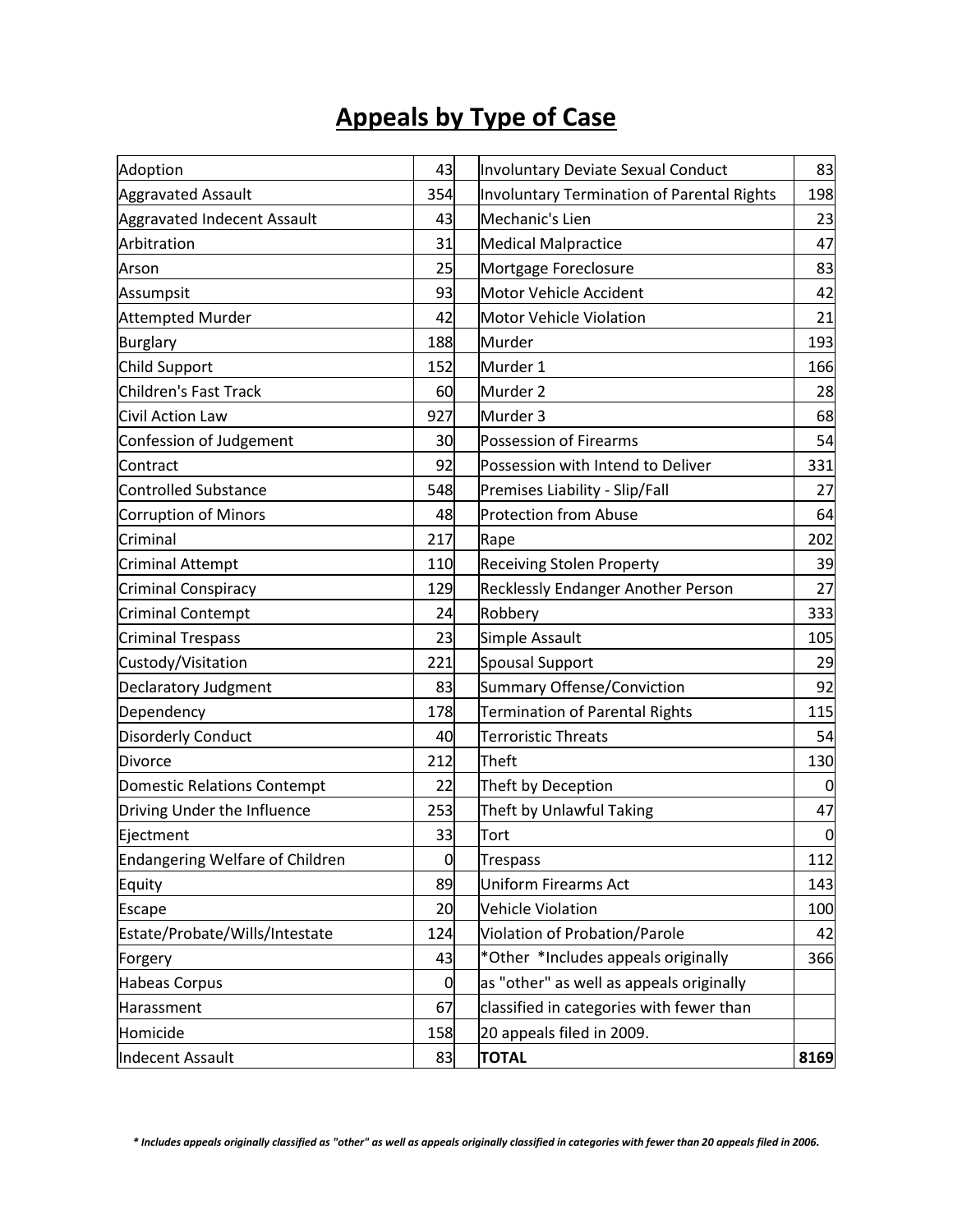# **Opinions Filed**

|                             | <b>Total</b> | <b>Civil</b> | <b>Criminal</b> |
|-----------------------------|--------------|--------------|-----------------|
| Published Opinions 2009     | 262          | 144          | 118             |
| Non-Published Opinions 2009 | 5122         | 1537         | 3585            |
| <b>Total 2009</b>           | 5384         | 1681         | 3703            |

#### **Dispositions by Type**

|                            | <b>Total</b> | <b>Civil</b> | <b>Criminal</b> |
|----------------------------|--------------|--------------|-----------------|
| By Filed Decision          | 5833         | 1956         | 3877            |
| By Order or Discontinuance | 2488         | 1447         | 1041            |
| <b>Total 2009</b>          | 8321         | 3403         | 4918            |

## **Superior Court Treatment of Cases from Courts of Common Pleas**

|                                       | <b>Total</b><br><b>All Cases</b> | Percent | Cases<br>Decided by<br><b>Published</b><br><b>Opinion</b> | Percent      | <b>Cases Decided</b><br>by<br><b>Unpublished</b><br>Opinion | Percent |
|---------------------------------------|----------------------------------|---------|-----------------------------------------------------------|--------------|-------------------------------------------------------------|---------|
| Affirmed                              | 4558                             | 78.1    | 156                                                       | 51.7         | 4402                                                        | 79.6    |
| Reversed                              | 793                              | 13.6    | 120                                                       | 39.7         | 673                                                         | 12.2    |
| Affirmed in Part,<br>Reversed in Part | 226                              | 3.9     | 22                                                        | 7.3          | 204                                                         | 3.7     |
| Quashed, Dismissed,<br>Transferred    | 242                              | 4.2     | 4                                                         | 1.3          | 238                                                         | 4.3     |
| Other                                 | 14                               | 0.2     | $\mathbf 0$                                               | $\mathbf{0}$ | 14                                                          | 0.2     |
| <b>Total</b>                          | 5833                             |         | 302                                                       |              | 5531                                                        |         |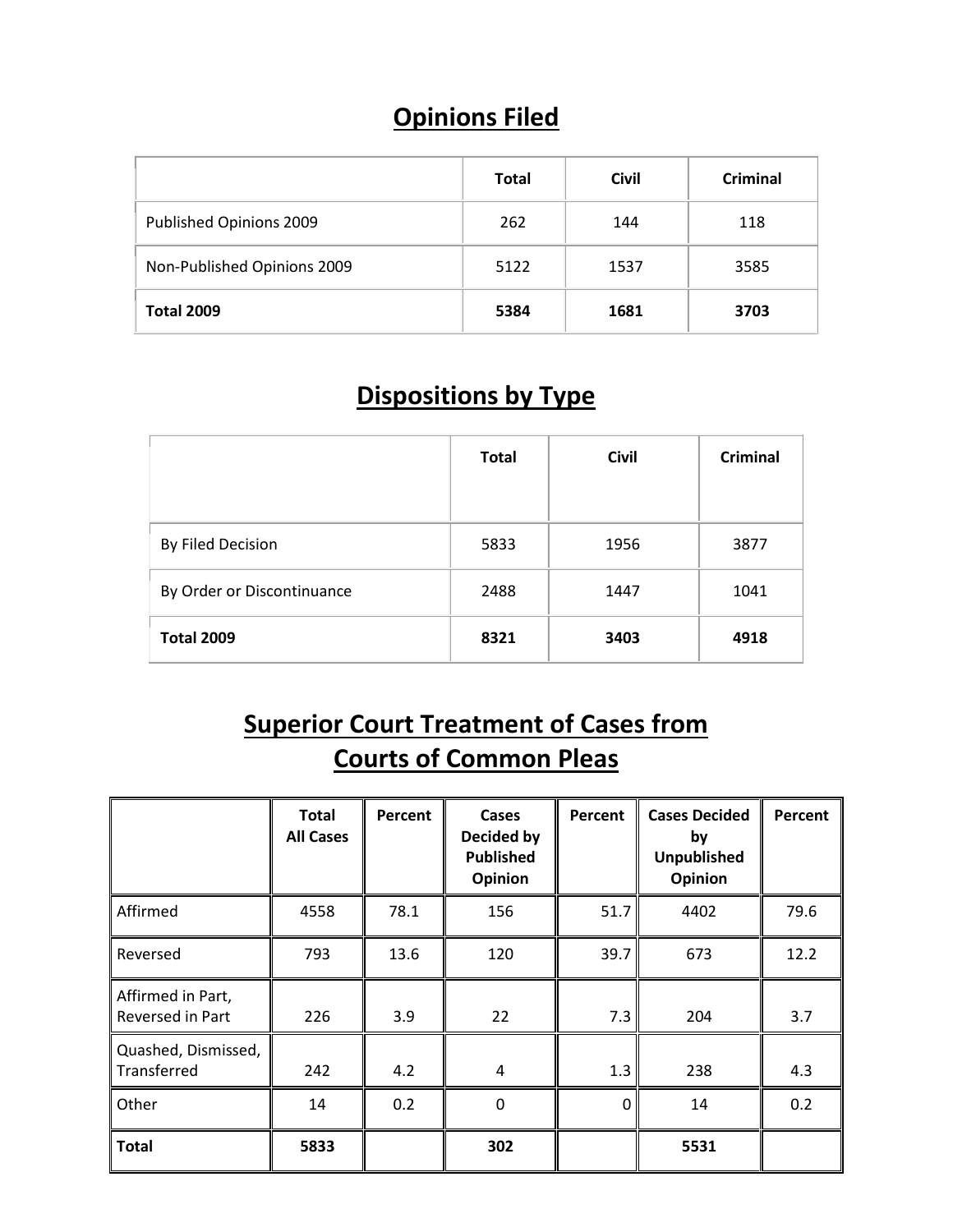## **Median Number of Days to Disposition for Appeals Concluded in 2009**

| From Superior Court docket date for all appeals                                 | 301  |
|---------------------------------------------------------------------------------|------|
| From Superior Court docket date for appeals disposed by order or discontinuance | 68 I |
| From Superior Court docket date for appeals disposed by filed decision          | 356  |
| From original record filing date for appeals disposed by filed decision         | 269  |
| From filing date of last brief filed                                            | 165  |

#### **Supreme Court Treatment of Superior Court Cases**

| Total Allocatur Petitions Filed In 2009 From Superior Court Decisions | 2078 |
|-----------------------------------------------------------------------|------|
| Number Granted                                                        | 51   |
| Number Denied                                                         | 1727 |
| Number Voided                                                         | 51   |
| Other Disposition                                                     | 55   |
| Open                                                                  | 1003 |

#### *Allocaturs: Petitions Filed & Concluded in 2009*

#### *Disposition of Appeals from Superior Court Cases*

| <b>REVERSED</b> | 28 |
|-----------------|----|
| AFFIRMFD        | 35 |
| OTHER*          | 14 |
| <b>TOTAL</b>    | 77 |

*\* Includes Affirmed/Reversed, Dismissed, Improvidently Granted, Vacated and Withdrawn*